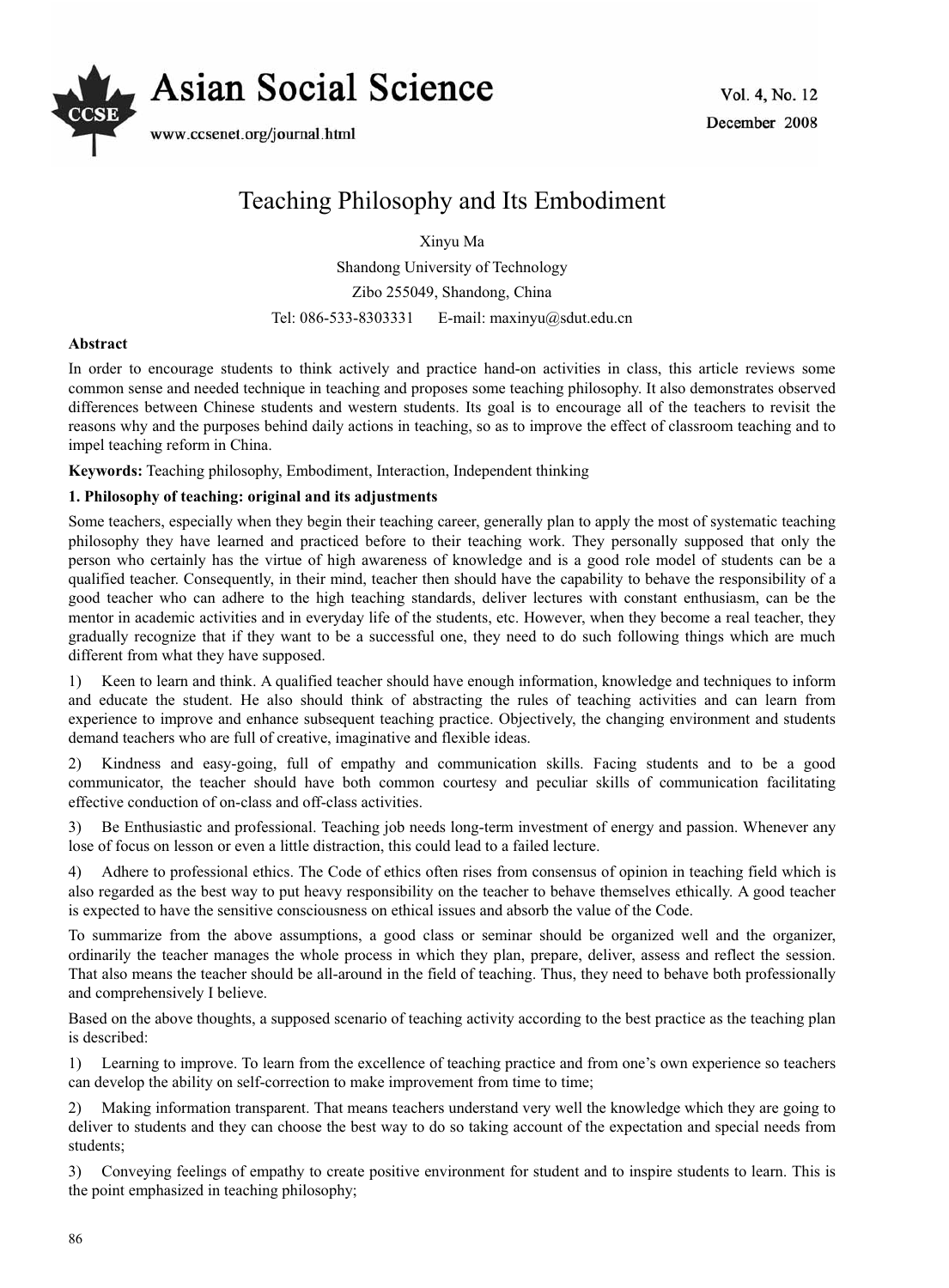4) Two-way teaching: Responsive and responsible and making students and teacher can learn from both sides. Interaction in teaching activity is substantial to involve students to think and the students are willing to do so if the teacher is responsive who can help them to foster good habits and be useful for their future career. At the same time, objective and responsible assessment is another aim for teachers to reach because it should be an important part of the teaching circle;

5) Successful in other roles of a teacher, such as a researcher, a personal tutor. Teachers are often required to make efforts to be diligent in research work and to actively assume responsibility for being a personal tutor.

6) Encourage students to show their personality, characteristics, independent attributes, and freedom spirits.

#### **2. Comparison of teaching: from the point of students in Western Schools and in China**

I have observed a large amount of differences between students from the western countries and from China. The differences include the teaching philosophy, the organization of a class, the resources lecturer use to deliver lectures. Among the differences, the student-centered teaching philosophy impressed me most.

First of all, the curriculum in the western countries is designed for the benefit of students. The time span only lasts 3 years for an undergraduate student. Most of the courses are designed very close to practice. The content of a course can be rearranged by the lecturer to different levels suitable for students with different aims. For those who would like to take part in practice and develop their career, the content could be easier and more practical while for those who have potential to go further academically, the content could be more attractive and could provoke their interests and creative thinking. In contrast, a lot of curriculums, even some majors in China, are not popular due to their lack of relevance to the real world and are not constructive for the students' profession. Some students choose a career which has nothing to do with their subjects they have learnt before.

Furthermore, the lecturers concentrate the main ideas of a course. This practice makes the lectures clear and condensed and the students can get more time to understand the materials and to get hands on practice of what they have learnt. On the other hand, Chinese students were expected to pay more attention to memorizing and repetition of the things they were delivered. Obviously, to some extent, this will make a lack of independent study and problem-solving ability.

In presenting a lecture, the lecturer usually involve the students thinking about the things they are focusing on and encourage them to question at anytime or at the exclusive question time. Under that scenario and atmosphere, the interests and anxiety to learn can be fully awakened and encouraged. Obviously, both the delivering and organization of the class need a student-centered guideline of teaching.

Guest lecturers in some special fields are always available to give a short talk or a full lecture throughout the course session if necessary which I think is quite good for students to get a better understanding of what they are studying. Courses having their own guest lecturer(s) to give at least one lecture relating to or being a part of the course may be another reflection of linking theory with practice.

Computerized teaching system is widely used where lecturers can put all their software versions of course outlines, course outcome and other requirements, through which they can also announce the information the students need and the students, in return, can hand in their work and propose any questions which can be replied in real time on line. The application of these advanced systems has not reduced the contact between lecturers and students because they are used as an efficient subsidiary tool to normal lectures and face to face tutorials which is quite convenient and effective.

Tutorial time for any questions for all the students was usually set aside in lecturers' office hour regularly. That remind me my experience that seldom tutorial have been done and surely it was quite bad for the courses and for the students. We should learn from this arrangement and put this plan to practice.

With regard to workshops, China and western countries are alike as a rule in that they both give the students a good chance to question, to practice, to do research and to exchange ideas with others.

Independent thinking is another aspect to be cultivated in education system I have noticed. Nevertheless, in China, this is on paper only. Rote learning is still the main approach to receive knowledge though independent thinking has been advocated for a long time. On one hand, the highlighted plagiarism code, lectures focusing on the main ideas of a course, projects connecting to specific topic, individual tutorial support are the main source for students here to be encouraged mentally to a large extent. On the other hand, I find the big difference is that a great number of students never work hard during the semester and they expect to pass the final examinations by fluke or by cheating.

Plagiarism is always thought to be a serious and fatal topic. The intellectual property has gained deserved respect and protected in western countries as we know. Also in the normal exercises, teachers should always emphasize the quotation and plagiarism issue and several lectures mainly about this topic should be set. All these items could make sense to students that they should be very strict to use quotation correctly and note that avoiding plagiarism should become second nature in their life.